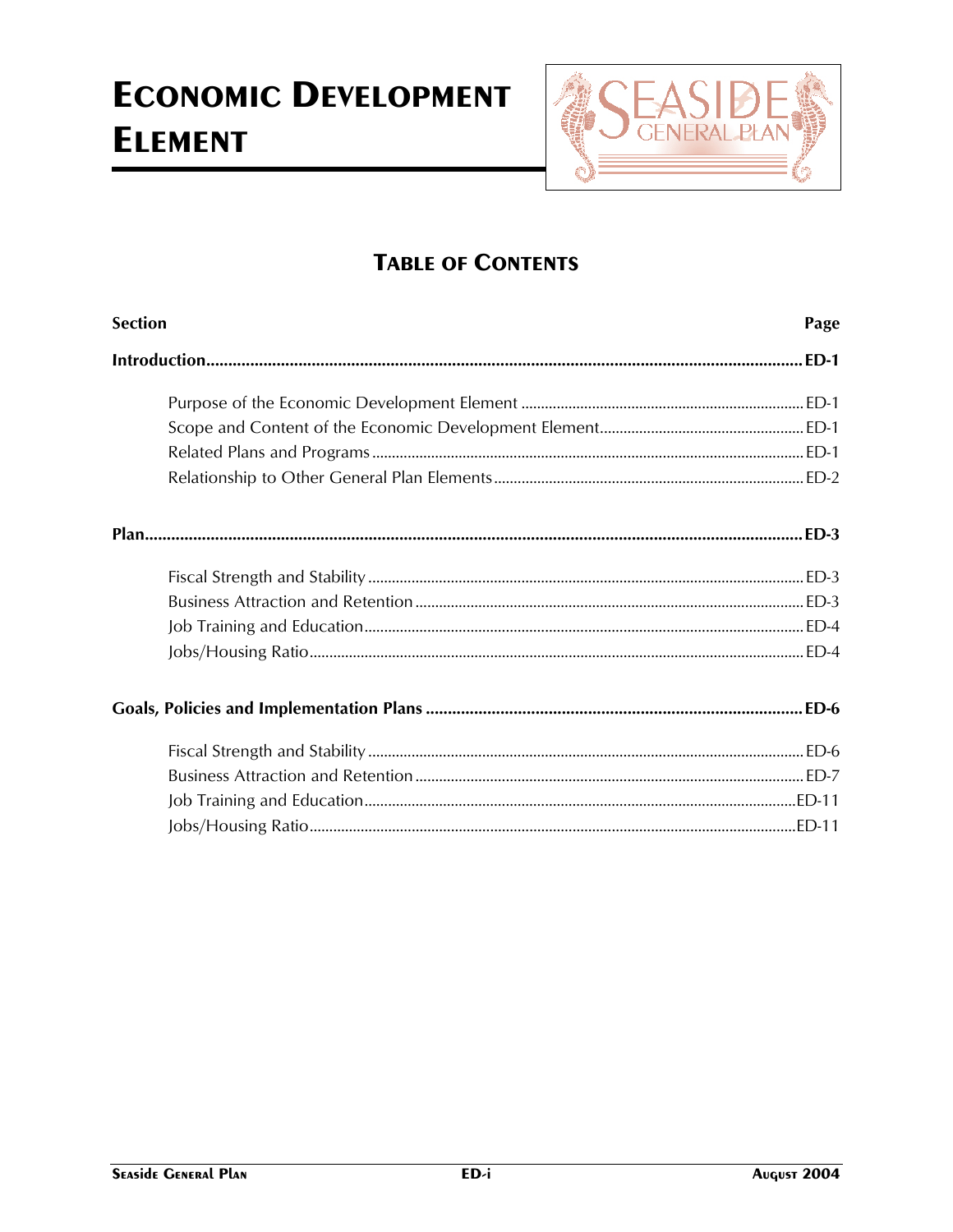

## **FIGURES**

| <b>Figure</b> | Page |
|---------------|------|
|               |      |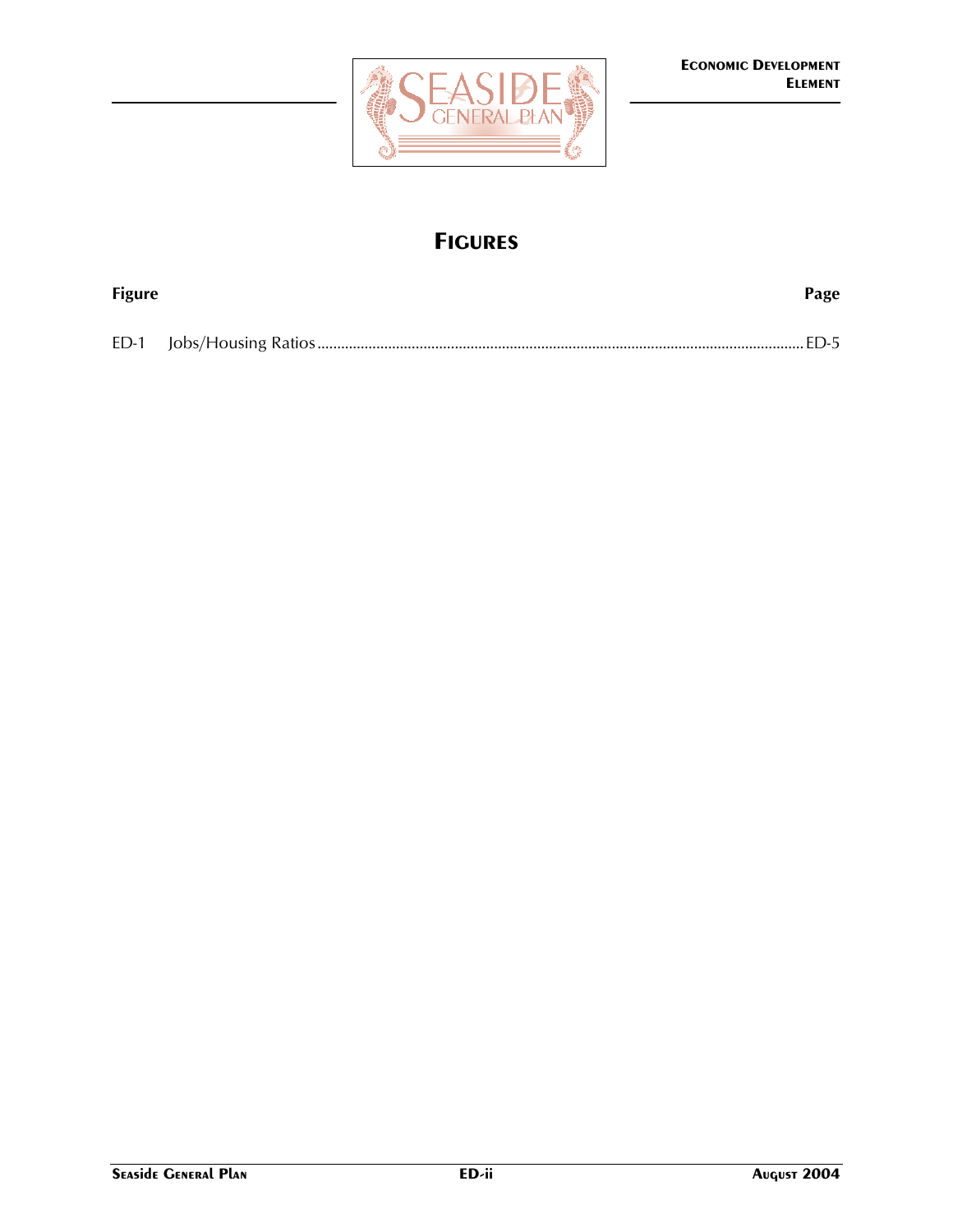## **ECONOMIC DEVELOPMENT ELEMENT**



## **INTRODUCTION**

Recognizing the importance for a strong local economy that provides needed services and employment opportunities for local residents, the City has included an Economic Development Element. This Element focuses on promoting a healthy economy that allows for a fiscally balanced community with a high quality of life. The Economic Development Plan outlines the approach the City will implement to improve its economic and fiscal condition.

## PURPOSE OF THE ECONOMIC DEVELOP-**MENT ELEMENT**

The purpose of the Economic Development Element is to plan, promote, and increase the health and diversity of the business and employment sectors in Seaside. This Element is an optional element under California law, rather than a mandatory element of the General Plan.

## **SCOPE AND CONTENT OF THE ECONOMIC DEVELOPMENT ELEMENT**

The goals, policies and implementation plans of this Element provide the overall framework for decision making that affects economic development in the City.

## **RELATED PLANS AND PROGRAMS**

Existing plans and programs specifically focused on economic development are as follows:

## **Redevelopment Implementation Plan**

A majority of the City of Seaside is within the "Merged Project Area" of the Seaside Redevelopment Implementation Plan. The Plan serves as a multi-year planning vehicle for projects in the Merged Project Area. The Plan provides policies, programs, and funding for the alleviation of blight and the provision of affordable housing. Recent accomplishments under the plan include the rehabilitation of residential units, the dedication of open space, and the completion of infrastructure improvements, street tree planting, land assemblage, and street lighting. Specific Redevelopment Agency projects that may help attract and retain businesses to Seaside include:

- $\triangleleft$  Infrastructure Improvements Program
- Street Lighting Improvements Project
- Ø Commercial Development Project/Site Acquisition
- $\triangleleft$  Commercial Façade Program

## **Broadway Avenue Improvement Plan**

In 2002, the City undertook a comprehensive effort to revitalize the Broadway Corridor. The Broadway Improvement Plan includes recommended infrastructure and design standards needed to revitalize the Broadway Corridor and provide a cohesive connection between East and West Broadway.

## **Fremont Boulevard Improvement Plan**

The Fremont Boulevard Improvement Plan is a program designed to revitalize Fremont Boulevard. The Fremont Boulevard Improvement Project includes the following im-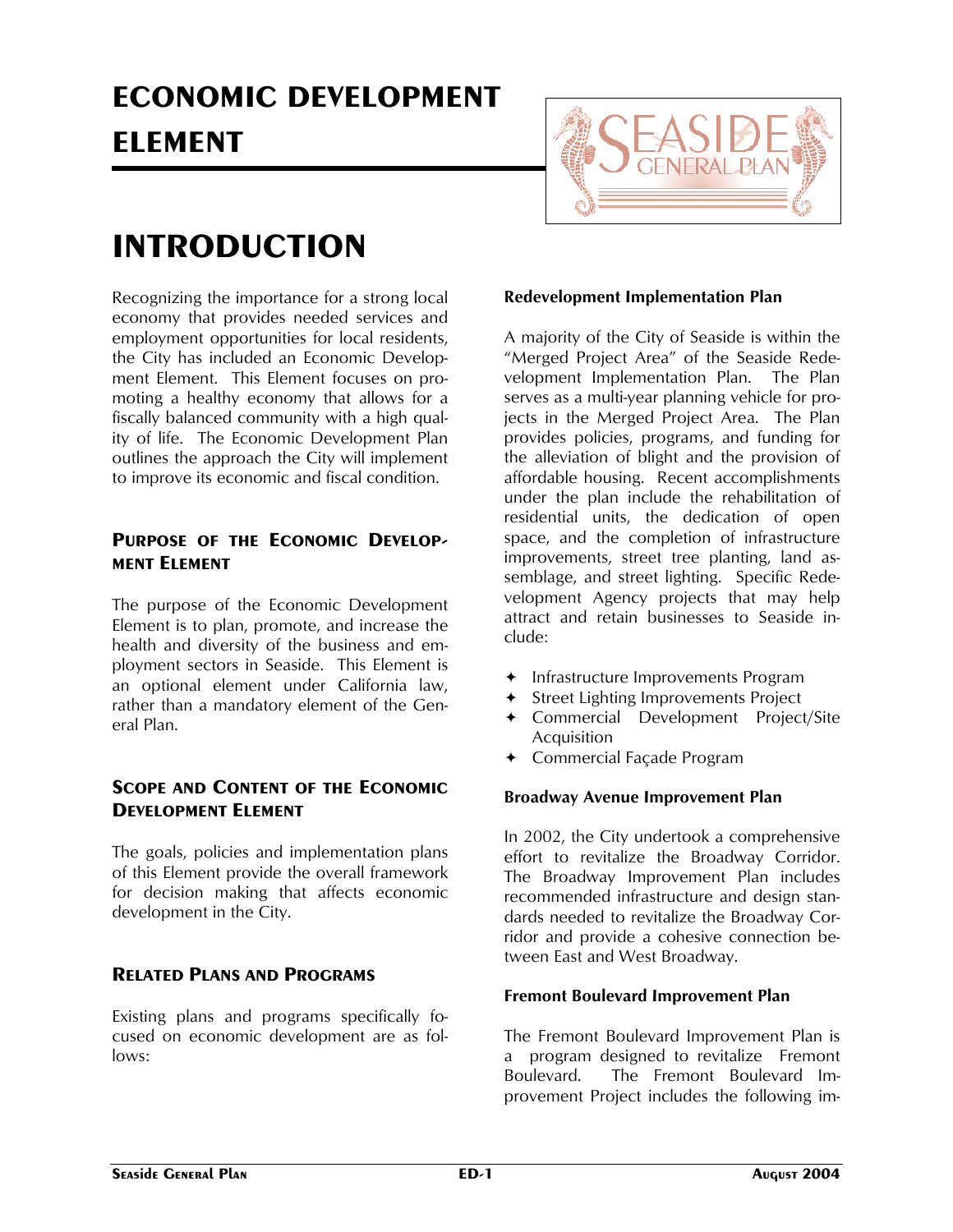

provements along Fremont Blvd. from Broadway Avenue to the North City Limits: pavement resurfacing, installation of a traffic signal at Fremont and Playa, traffic signal cabinet upgrades, traffic signal interconnect, installation of a new median between Playa and Ord Grove, landscape improvements, and irrigation improvements.

### **Seaside Auto Mall Master Plan**

The Seaside Auto Mall Master Plan, updated in 2003, contains specific land uses, a circulation system, and design standards for the redevelopment and expansion of the 41.3-acre Auto Mall area. New development and redevelopment activities in the Auto Mall area will have to be consistent with this Plan.

## **RELATIONSHIP TO OTHER GENERAL PLAN ELEMENTS**

While the Economic Development Element is an optional element and is not required by State law, it must be consistent with the other General Plan elements. All of the elements are interdependent, as well as being interrelated. Certain goals and policies of each element may also address issues that are primary subjects of other elements. This integration of issues throughout the General Plan creates a strong basis for the implementation of plans and programs and achievement of community goals.

The Economic Development Element is most closely related to the Land Use and Urban Design Elements, which determine the amount and type of development that will occur in the community, and specifically address development standards and preferred land uses for potential economic development opportunity areas such as the Broadway Corridor, Fremont, the North and South Gateways, Gigling Road, and Auto Mall (See

**Figure LU-3** in the Land Use Element) . The Circulation Element is also important in that adequate and safe vehicular and pedestrian access as well as public transit must be provided to the City's business, employment, service, and tourist-oriented areas.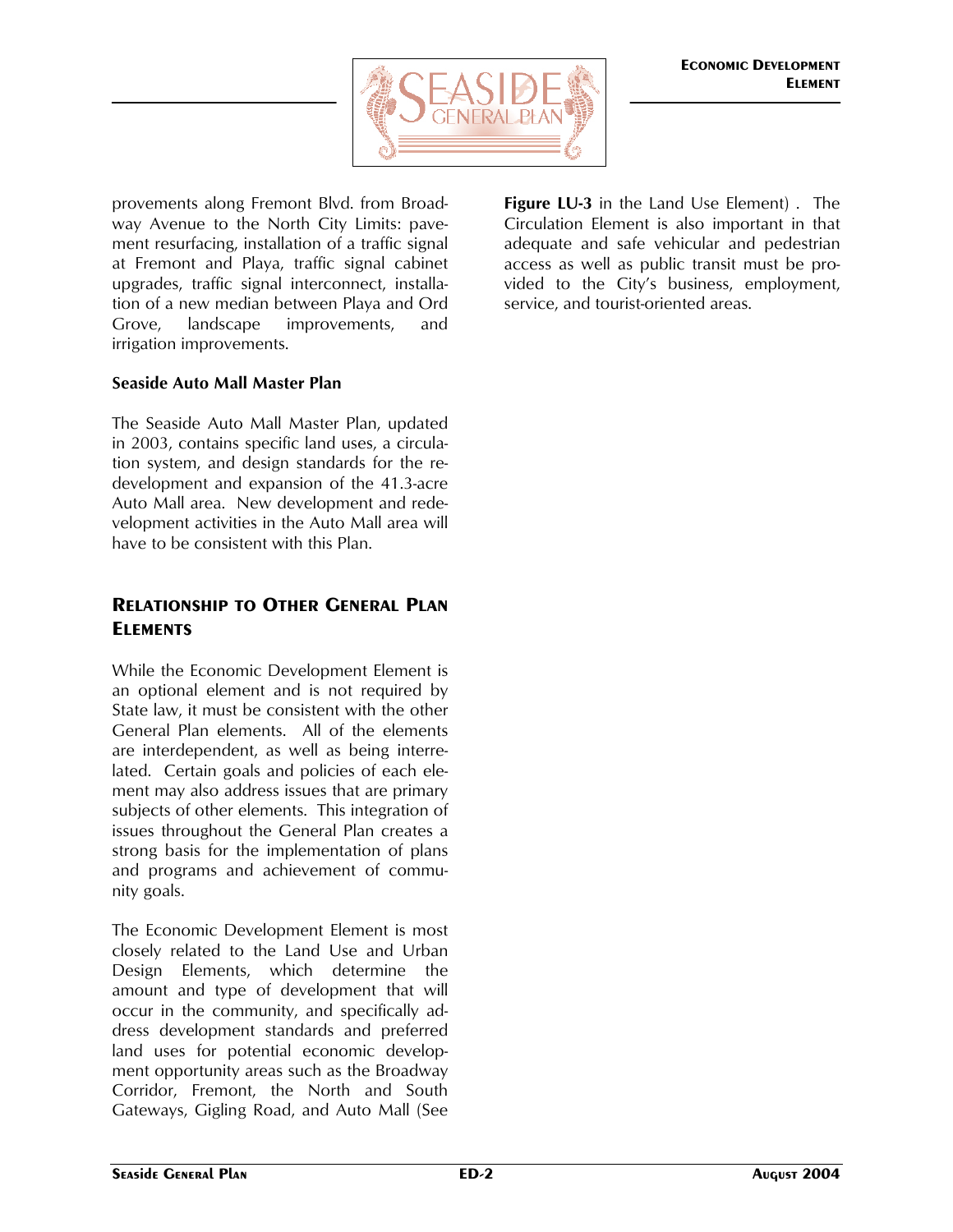# **ECONOMIC DEVELOPMENT ELEMENT**



## **PLAN**

Economic Development is a process of creating wealth through the mobilization of human, financial, and physical resources to generate marketable goods and services. Through comprehensive planning, it is possible to maximize utilization of local resources while minimizing local constraints in order to achieve a healthier local economy.

Seaside has experienced major changes in the socioeconomic characteristics of the community over the past decade due to a number of internal (local) factors such as the closure of Fort Ord, as well as external factors such as the ongoing housing crisis in the Bay Area and shifting demographic trends that are occurring throughout California and Monterey County. An understanding of how these changing characteristics influence Seaside's development opportunities is key to developing an appropriate and effective economic strategy for addressing the imbalance between jobs and housing in Seaside. This economic strategy will lead to the expansion and diversification of the local economy.

## **FISCAL STRENGTH AND STABILITY**

For any city to maintain a healthy economy, there must be a balance between revenue generating and employment generating uses and those uses that generally place a drain on the local budget. The City will strive to improve its fiscal strength and stability by providing an appropriate balance of land uses that will encourage economic development and improve the current jobs/housing ratio. Planned land uses and standards within the Specific Plan Areas (**Figure LU-3** in the Land Use Element) as well as standards and regula-

tions within the Land Use Element and Zoning Ordinance that will preclude development of over-represented commercial uses, will help provide a stronger local economy. For example, Regional Commercial uses at the North and South Gateways and Mixed Uses in the Broadway Corridor will help revitalize these areas and spur development of the type needed in Seaside. Please refer to the Land Use and Urban Design Elements for a more detailed description of desired uses throughout the community.

The City will use the Economic Development Strategy and prepare a fiscal model to assess development proposals to ensure they meet the economic development goals of the community.

## **BUSINESS ATTRACTION AND RETENTION**

Seaside needs to expand its retail base in order to capture a greater share of local-, regional- and visitor spending. To revitalize the community, strengthen its fiscal position, and create a positive identity on the Peninsula, Seaside will undertake a variety of activities to attract and retain businesses. The following describes the programs that the City will implement to: 1) improve the overall business climate in Seaside; 2) attract beneficial businesses to the community; and 3) assist existing businesses to succeed and expand.

To maintain a business climate in Seaside that supports the growth and prosperity of businesses in the community, the City will cooperate with local and regional organizations such as the Overall Economic Development Commission and Seaside/Sand City Chamber of Commerce to help businesses gain ready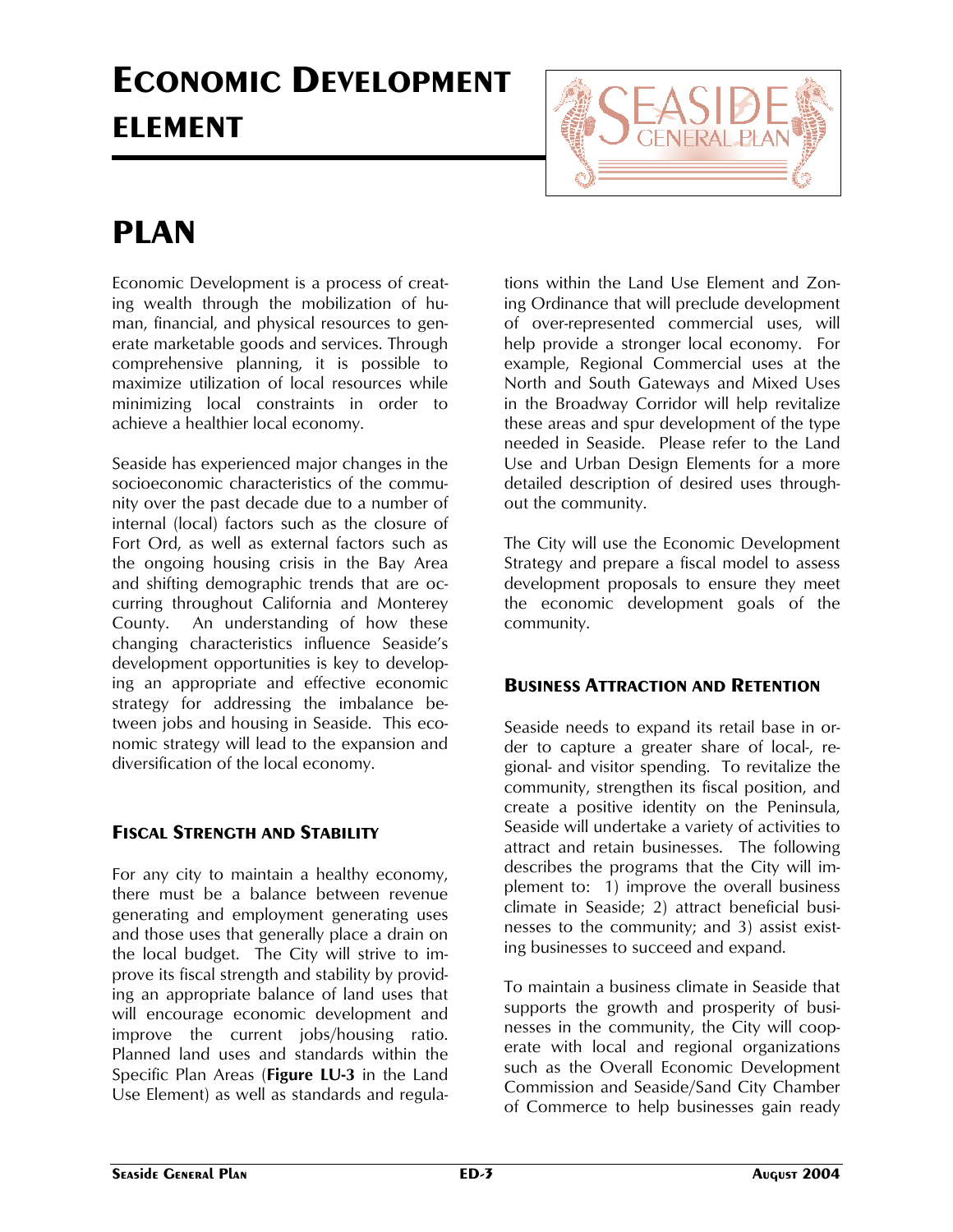

access to business support organizations and resources. City staff will also assist new and expanding businesses with new site identification, access to workforce training programs, and access to financial resources for business growth.

To make Seaside a more attractive location for businesses, the City implements several programs that will help expedite the processing and evaluation of development proposals. Local, State, and federal funds, including Redevelopment Agency funds will be used to revitalize certain areas of the community and improve infrastructure. Improvements like those included in the Broadway Avenue and Fremont Boulevard Improvement Plans will make Seaside a more attractive location for businesses and visitors. To ensure quality development is constructed and maintained City-wide, the land use development and design standards contained in the General Plan, Specific Plans, and Zoning Ordinance must be met.

In cooperation with the Monterey Film Commission, Seaside will use its prime location on the Monterey Peninsula to market sites for film production. The culture and history of Seaside will be promoted by working with agencies such as CSUMB, the Seaside Cultural Arts Group, and the Monterey Culture Council to promote cultural attractions and events in the community that will attract visitors to the area.

## **JOB TRAINING AND EDUCATION**

Seaside's economy consists mainly of local support industries including retail and services, which together comprise about 75 percent of employment in the community. These are generally low-paying, low-skill jobs. Additionally, workforce is one of the biggest constraints to economic development in Seaside.

Many businesses in Seaside have difficulty finding qualified employees, and effective workforce development programs are badly needed. To attract businesses to Seaside that will create higher-paying employment opportunities, the City will work with the County Workforce Investment Board (WIB) to create suitable training programs and coordinate training resources in the County. The City will also consider proposals for employment generating developments, such as business parks, office complexes, light industrial and manufacturing, research and development, high technology, and financial institutions within the Regional Commercial areas in North Seaside.

## **JOBS/HOUSING RATIO**

Currently, Seaside has a 0.68:1 jobs/housing ratio, the lowest jobs/housing ratio on the Monterey Peninsula and in Monterey County as a whole. As shown in **Figure ED-1**, Seaside's jobs/housing ratio is significantly lower than Monterey County's ratio of 1.23:1 and the Department of Housing and Community Development-recommended 1.5:1 ratio. This indicates Seaside is primarily a bedroom community, whose residents work throughout the Monterey Peninsula and other nearby employment centers.

Through implementation of the City's primary land use documents (General Plan, Specific Plans, and Zoning Ordinance) and the review of development proposals, the City encourages the location of employment-generating uses in Seaside.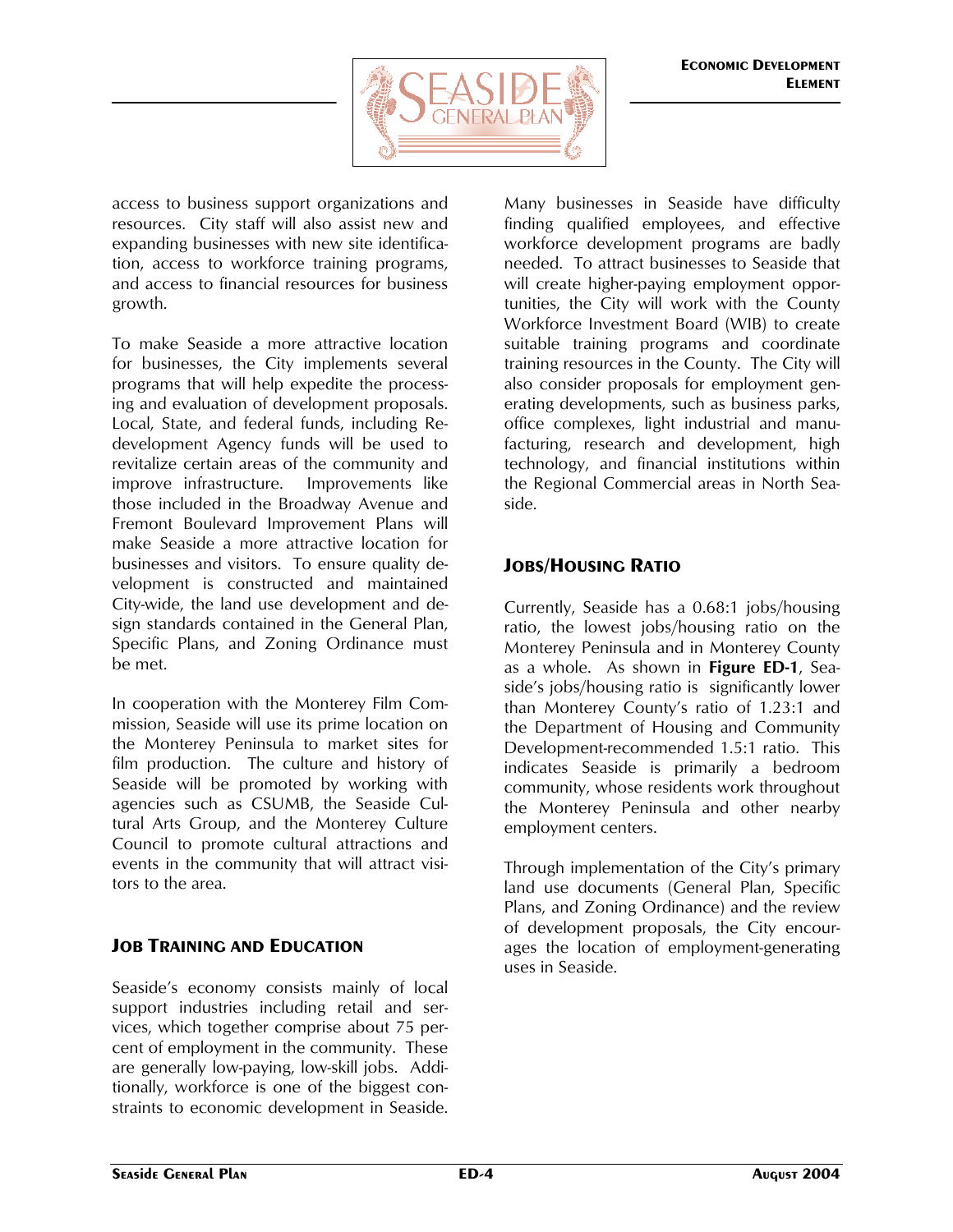



**Figure ED-1: Jobs/Housing Ratios**

## **Gigling Road/Surplus II**

A significant number of parcels in the Gigling Road/Surplus II area (See **Figure LU-3** Specific Plan Areas) have already been conveyed to non-profit organizations. In order to prevent an over concentration of non-revenue generating businesses in the area and to establish a desirable environment for new revenue generating businesses to locate in this area, the City will restrict additional non-profit uses from locating in this area. Further, the City will strive to develop this area with businesses that generate high paying jobs for community residents. In addition, high density rental and ownership units with community serving retail and services are appropriate land uses for this area.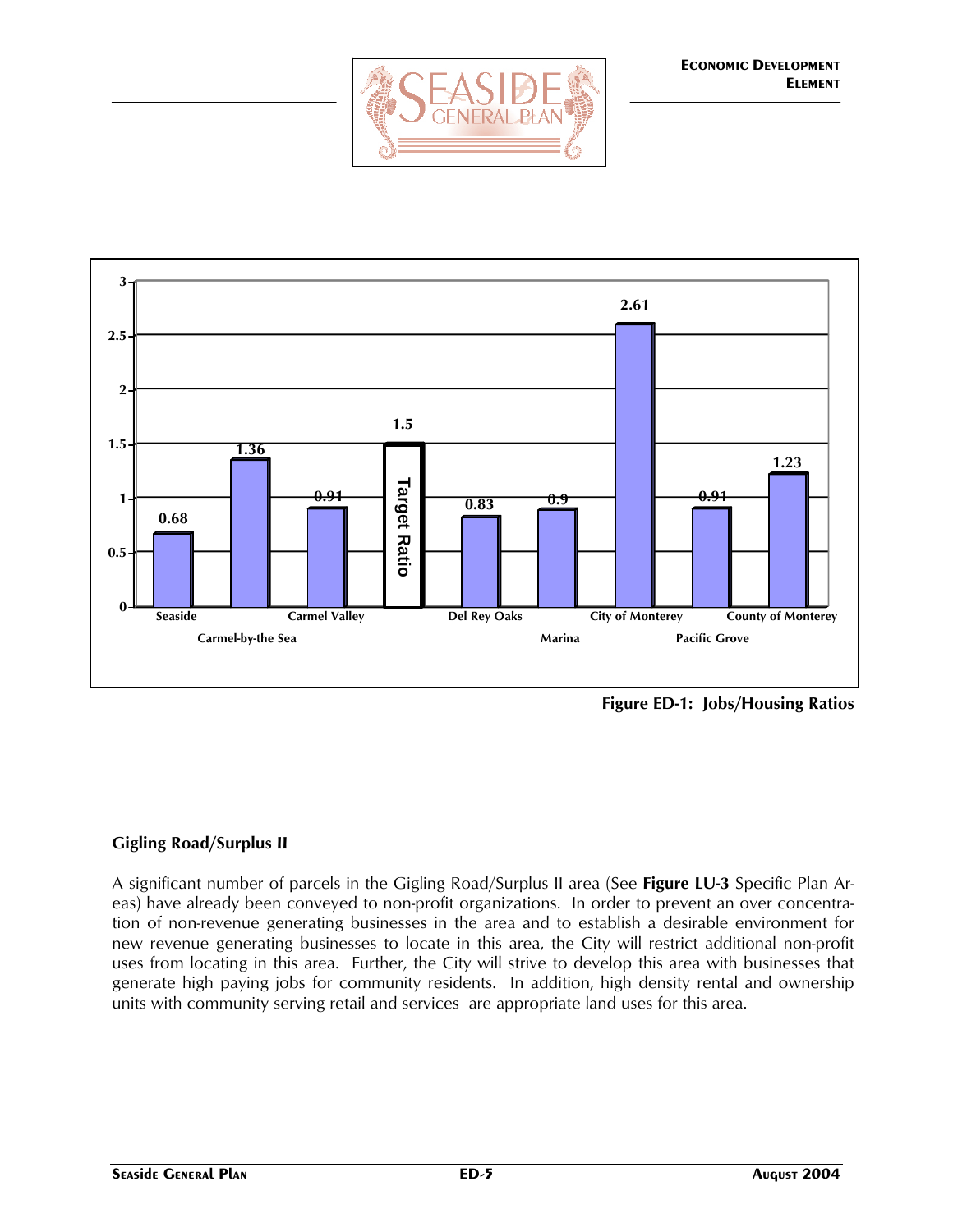# **ECONOMIC DEVELOPMENT ELEMENT**



## **GOALS, POLICIES, AND IMPLEMENTATION PLANS**

While not a mandatory General Plan element, the City of Seaside makes a healthy local economy a high priority. The goals, policies, and implementation plans outlined in this section are intended to provide direction as to how the community can focus resources to retain local businesses, attract new commercial and industrial development, diversify and expand the tax base, and revitalize existing commercial areas. These goals and policies are intended to work in concert with other elements of the Seaside General Plan, and serve as the foundation for an overall economic development strategy for the City.

## **FISCAL STRENGTH AND STABILITY**

A strong, diversified economic base creates a number of benefits for the community including tax revenues to help fund services for residents, jobs to provide income for residents, and stability to withstand fluctuations in regional and national economic conditions.

**Goal ED-1: Establish a diverse and balanced mix of businesses that will generate a stable, long-term stream of revenue to fund city services.** 

**Policy ED-1.1:** Encourage the full and efficient use of vacant and underutilized parcels in appropriately designated areas to support the development and expansion of targeted industrial and commercial facilities.

### **IMPLEMENTATION PLANS**

**Implementation Plan ED-1.1.1 CDBG Incentive Program.** Augment the Community Development Block Grant (CDBG) incentive program to include the provision of low-interest loans for property improvements and for assistance with the acquisition of adjacent properties. (See also Implementation Plan LU-2.1.2)

*Responsible Agency/Department:* Community Development, Redevelopment *Funding:* CDBG funds, Redevelopment funds *Time Frame:* Ongoing

**Implementation Plan ED-1.1.2 Project Processing Streamlining.** Streamline the certificate of occupancy process for identified appropriate land uses as per revisions to the Zoning Ordinance.(See also Implementation Plan LU-2.1.5)

*Responsible Agency/Department:* Community Development

*Funding:* General fund, Developer fees **Time Frame:** Adopt a streamlined process with the adoption of the updated Zoning Ordinance by the end of 2005

**Implementation Plan ED-1.1.3 Accelerated Entitlement Processing.** Institute accelerated entitlement processing for economic development projects. (See also Land Use Implementation Plan LU-2.1.5)

*Responsible Agency/Department:* Community Development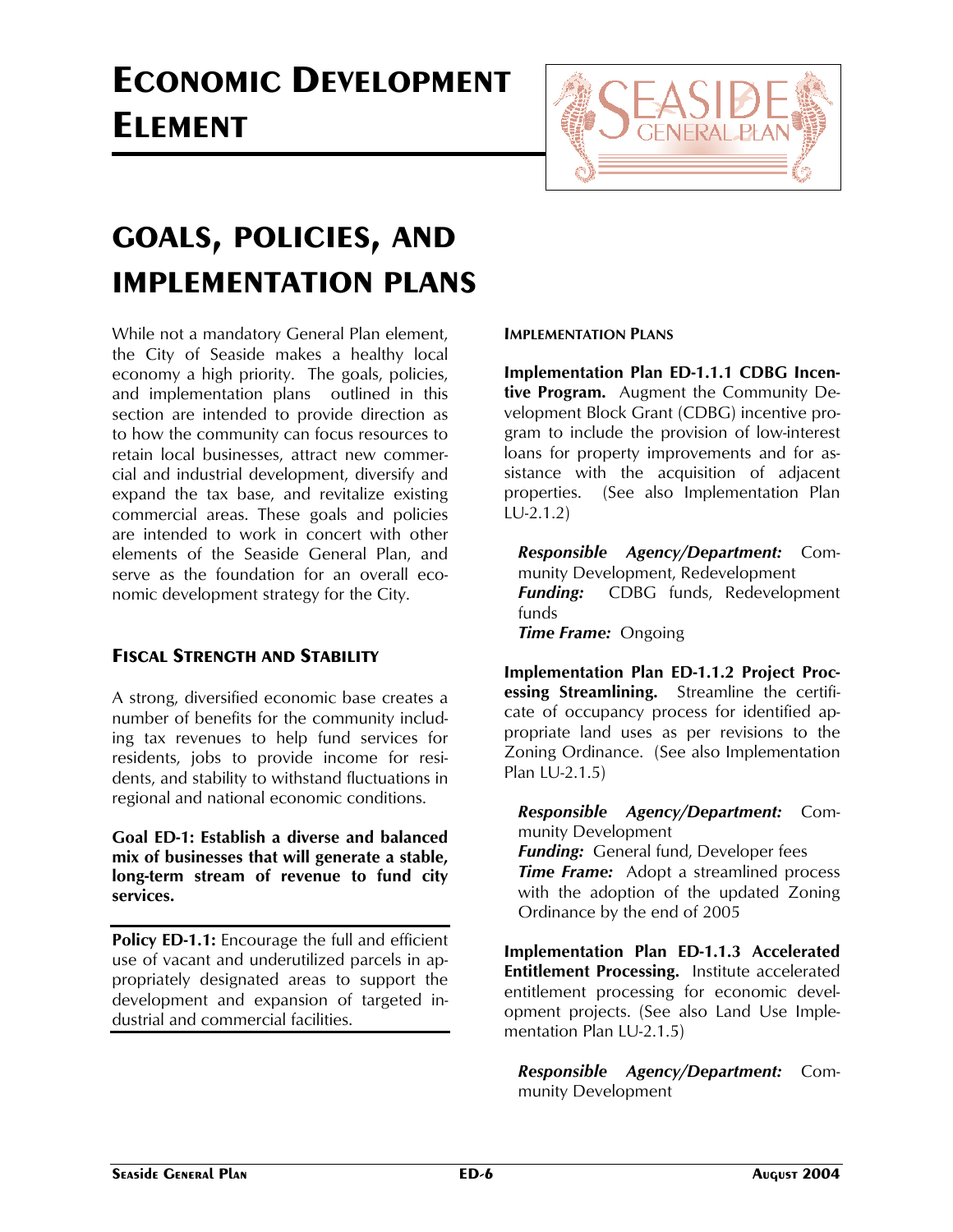

*Funding:* General fund, developer fees **Time Frame:** Adopt streamlined entitlement processing with the adoption of the updated Zoning Ordinance by the end of 2005

**Policy ED-1.2:** Diversify the local economy by targeting business development and attraction efforts toward businesses whose economic cycles are less likely to correspond to those of major retailers in the City.

### **IMPLEMENTATION PLANS**

**Implementation Plan ED-1.2.1 Economic Development Strategic Plan.** Periodically update the Economic Development Strategic Plan to assess the performance of the retail sector and to identify gaps that need to be addressed.

*Responsible Agency/Department:* Community Development, City Manager, Redevelopment, Public Works

*Funding:* General fund, State and federal funds

*Time Frame:* Review annually; update as necessary

**Policy ED-1.3:** Create commercial zoning districts that reduce the need for General Plan amendments.

#### **IMPLEMENTATION PLANS**

**Implementation Plan ED-1.3.1 Zoning Ordinance.** Create Zoning regulations that provide flexibility in design for desired uses and preclude the location of additional businesses in the community that are already overrepresented in Seaside, such as liquor stores, convenience stores, thrift stores, bars, automotive repair, and fast food restaurants. (See also Land Use Implementation Plans LU-2.1.1 and 2.3.1.)

*Responsible Agency/Department:* Community Development

*Funding:* General fund, State and federal funds

*Time Frame:* Adopt an implement an updated Ordinance by the end of 2005

**Policy ED-1.4:** Create a favorable environment in the Gigling Road /Surplus II Area to establish quality urban development compatible with CSUMB's academic environment, provide employment opportunities with high pay and benefits for community residents, new high density rental and ownership housing opportunities and generate revenue to support City services.

### **IMPLEMENTATION PLANS**

**Implementation Plan ED-1.4.1 Specific Plan.**  Prepare a Specific Plan for the Gigling Road/Surplus II Area that will preclude additional non-profit organizations other than those with land conveyances through the Fort Ord Closure Process from locating in the area. The Specific Plan should include design criteria, infrastructure improvements and development incentives to attract revenuegenerating businesses to the area.

**Responsible Agency/Department:** Community Development **Funding:** General Fund, State and Federal

funds

**Time Frame:** Adopt and implement a Specific Plan by the end of 2006

**Implementation Plan ED-1.4.2 Mixed Use Development Criteria.** Include design criteria in the Specific Plan to establish high-quality mixed-use residential developments.

**Responsible Agency/Department:** Community Development

**Funding:** General Fund, State and Federal funds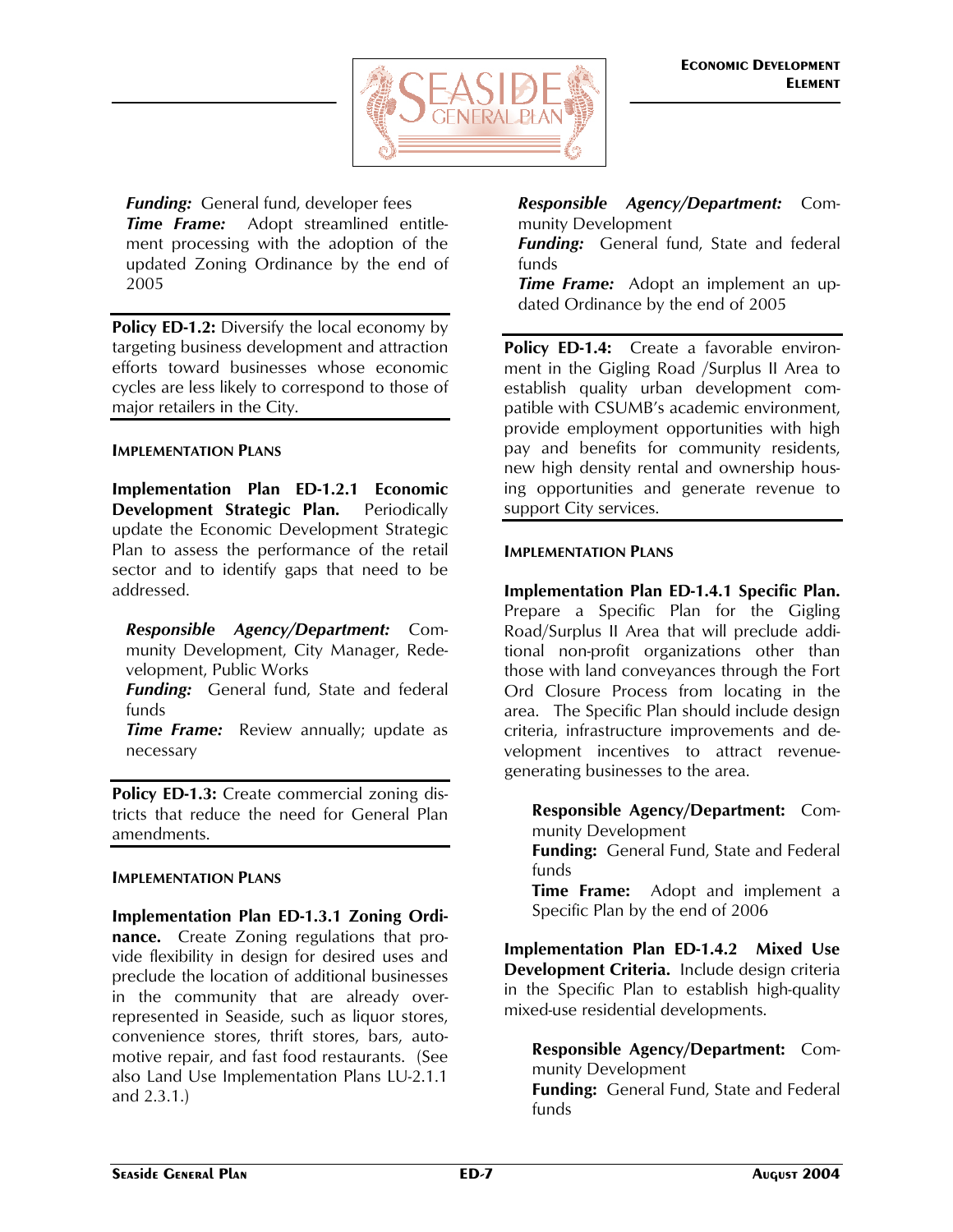

**Time Frame:** Adopt and implement a Specific Plan by the end of 2006

## **BUSINESS ATTRACTION AND RETENTION**

Expansion and diversification of the Seaside economy requires a well-defined strategy to attract new businesses and retain/expand existing businesses. Seaside has identified a number of potential near-term opportunities for local-, regional-, and visitor-serving commercial development through revitalization and redevelopment of its primary commercial corridors, as well as new commercial and mixed use development in North Seaside.

**Goal ED-2: Maintain a business climate in Seaside that supports the growth and prosperity of businesses that are advantageous to the community.** 

**Policy ED-2.1:** Coordinate with regional economic development agencies and business serving organizations to provide support for business growth, retention, and expansion in Seaside.

#### **IMPLEMENTATION PLANS**

**Implementation Plan ED 2.1.1 Broadway Avenue Improvement Plan.** Market the Broadway Avenue Improvement Plan to developers and businesses.

*Responsible Agency/Department:* Community Development, City Manager, Redevelopment, Seaside/Sand City COC *Funding:* General fund

*Time Frame:* Provide information by the end of 2004; ongoing outreach

**Implementation Plan ED 2.1.2 Economic Development Networking.** Maintain City staff capability through networking with public and private sector organizations to assist

expanding businesses with new site identification, access to workforce training programs, and access to financial resources for business growth.

*Responsible Agency/Department:* Community Development, City Manager, Redevelopment *Funding:* General fund *Time Frame:* Ongoing

**Implementation Plan ED 2.1.3 Overall Economic Development Commission (OEDC).** Maintain City participation in the County Overall Economic Development Commission (OEDC) and help businesses to gain ready access to business support organizations and resources.

*Responsible Agency/Department:* Community Development, City Manager, Redevelopment, OEDC *Funding:* General fund *Time Frame:* Ongoing

**Implementation Plan ED-2.1.4 Marketing and Support Services for Businesses.** Support the efforts of the Seaside/Sand City Chamber of Commerce, the Gavilan and Cabrillo SBDCs, SCORE, and other Countywide agencies to provide marketing and other support services to Seaside businesses.

*Responsible Agency/Department:* Community Development, City Manager, Redevelopment **Funding:** General fund, Redevelopment funds *Time Frame:* Ongoing

**Implementation Plan ED-2.1.5 Business Attraction.** Target business attraction efforts to low impact distribution enterprises that have high taxable sales potential and import/export firms not affected by local economic cycles. Encourage such firms to use the services of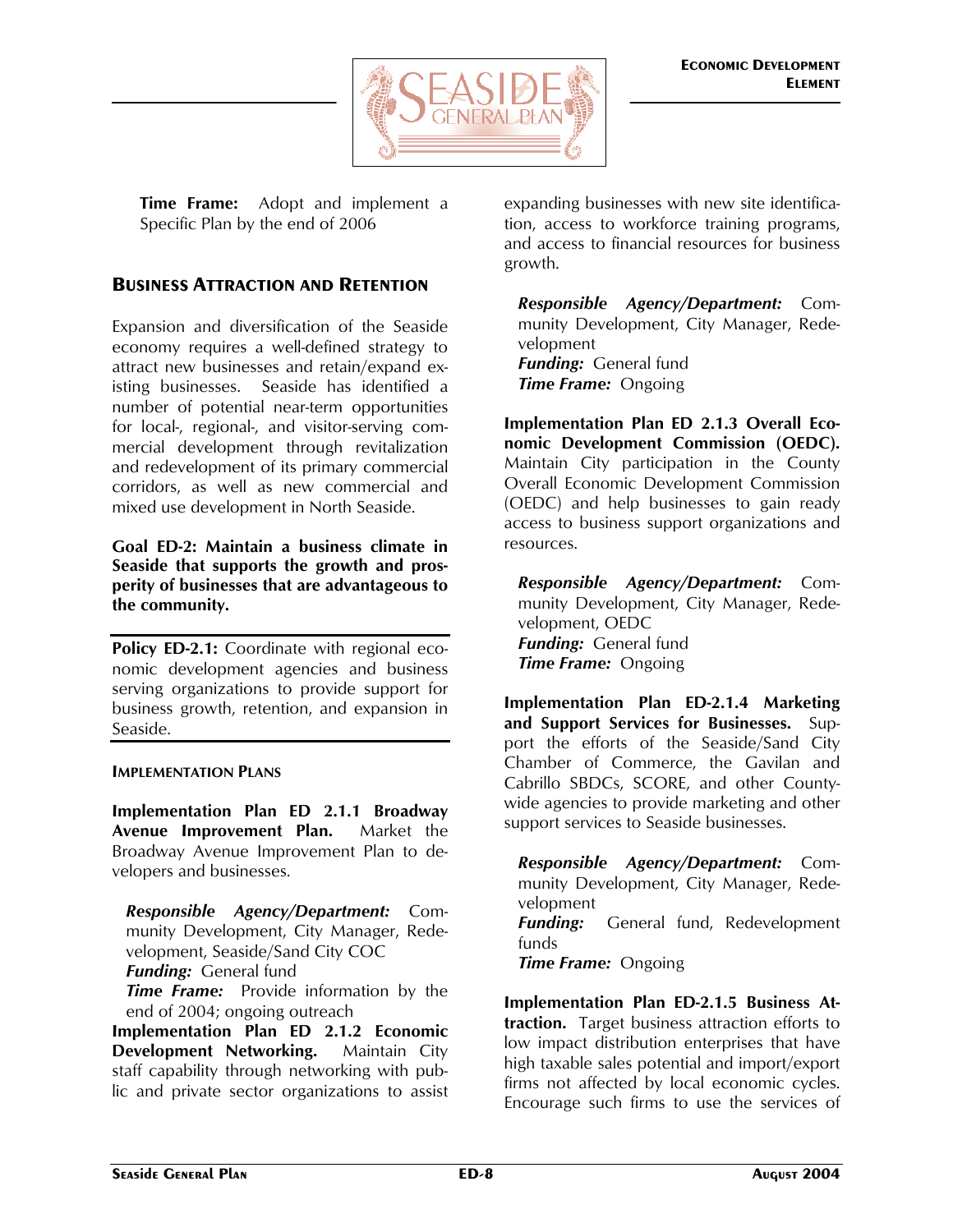

available programs such as the Monterey Bay Export Assistance Center, BAYTRADE, Export Loan Guarantee Program (California Export Finance Office), and the Export-Import Bank of the U.S.

*Responsible Agency/Department:* Community Development, City Manager, Redevelopment

*Funding:* General fund, Redevelopment funds, State and federal funds, private funds *Time Frame:* Ongoing

**Implementation Plan ED-2.1.6 Film Production.** Coordinate with the Monterey Film Commission to market sites in Seaside for film production.

*Responsible Agency/Department:* Community Development, City Manager *Funding:* General fund *Time Frame:* Ongoing

Policy ED-2.2: Support business expansion through active assistance to remove obstacles.

#### **IMPLEMENTATION PLANS**

**Implementation Plan ED-2.2.1 Redevelopment Agency Activities.** Determine appropriate leveraging activities for the Redevelopment Agency to encourage desired revitalization projects.

*Responsible Agency/Department:* Redevelopment, Community Development, City Manager *Funding:* General fund

**Time Frame:** Annually during the budget process; ongoing

**Goal ED-3: Provide the necessary public facilities and infrastructure to support new commercial and industrial development.**

**Policy ED-3.1:** Seek innovative ways of financing infrastructure provision without unduly transferring the cost burden to the residential sector.

#### **IMPLEMENTATION PLANS**

**Implementation Plan ED-3.1.1 Economic Development - Infrastructure Provision.**  Support industry desired by the community by providing, whenever appropriate and financially feasible, necessary infrastructure, services, and assistance. When determined appropriate and feasible, use federal and State resources such as EDA loans, CDBG funds, and the California Infrastructure Bank to leverage local funds for infrastructure development.

*Responsible Agency/Department:* Redevelopment, Community Development, Public Works

*Funding:* State and federal funds, Redevelopment funds

**Time Frame:** Annually during the budget process; ongoing in response to development proposals

**Goal ED-4: Attract and expand local serving retail and services in existing commercial areas.**

**Policy ED-4.1:** Encourage the development of retail establishments that will reduce leakage of resident spending.

#### **IMPLEMENTATION PLANS**

**Implementation Plan ED-4.1.1 Seaside/Sand City Chamber of Commerce.** Continue to support Seaside/Sand City Chamber of Commerce in its efforts to provide marketing and other support services to Seaside businesses.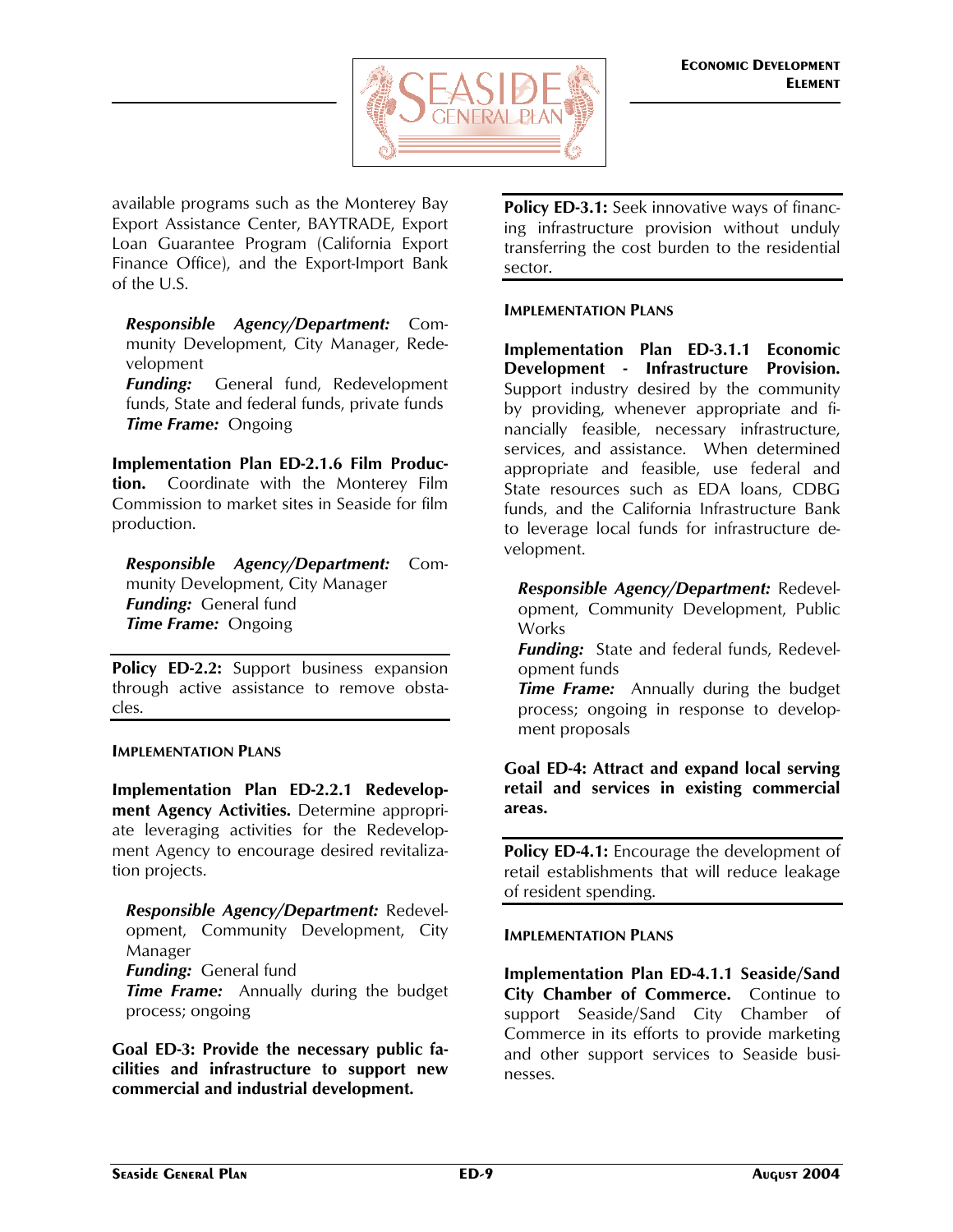

*Responsible Agency/Department:* Community Development, City Manager *Funding:* General fund **Time Frame:** Annually during the budget process; ongoing

**Policy ED-4.2:** Encourage the use of public/private partnerships as a means of redeveloping and revitalizing targeted areas.

#### **IMPLEMENTATION PLANS**

**Implementation Plan ED-4.2.1 RFPs for Public/Private Partnerships.** Issue Request for Proposals (RFPs) to solicit public/private partnerships.

*Responsible Agency/Department:* Community Development, Redevelopment, Public Works *Funding:* General fund *Time Frame:* Ongoing

**Goal ED-5: Attract new regional- and visitorserving businesses.** 

Policy ED-5.1: Attract and support commercial and employment generating development that is consistent with the General Plan and City ordinances.

#### **IMPLEMENTATION PLANS**

**Implementation Plan ED-5.1.1 Marketing Seaside.** Continue to use the City's website and brochures as marketing tools to highlight the City's amenities, market available sites, and attract new development.

*Responsible Agency/Department:* City Manager *Funding:* General fund *Time Frame:* Ongoing

**Implementation Plan ED-5.1.2 Regional Commercial at North Gateway.** Work with private developers to establish a regional commercial center with one or more anchor tenants at the North Gateway.

*Responsible Agency/Department:* City Manager, Community Development, Redevelopment *Funding:* General fund, Redevelopment funds *Time Frame:* Ongoing

**Implementation Plan ED-5.1.3 Seaside Auto Center.** Continue to work with auto dealerships to enhance and expand the Seaside Auto Mall. (See also Land Use Implementation Center Plans LU-2.7.1.)

*Responsible Agency/Department:* City Manager, Community Development, Redevelopment **Funding:** General fund, Redevelopment funds *Time Frame:* Ongoing

**Implementation Plan ED-5.1.4 Zoning Ordinance – Visitor Serving Commercial Uses.**  Through the Zoning Ordinance update, expand opportunities to serve the tourist market on the Monterey Peninsula by encouraging the development of appropriate commercial uses in proximity to the major hotels at Canyon Del Rey and Del Monte Boulevard and the planned hotels at North Seaside. (See also Land Use Implementation Plan LU-2.1.1.)

*Responsible Agency/Department:* Community Development

*Funding:* General fund, State and federal funds

*Time Frame:* Adopt and implement updated Zoning Ordinance by 2005

**Implementation Plan ED-5.1.6 Commercial Recreational Facility.** Attract the development of a large-scale commercial recreational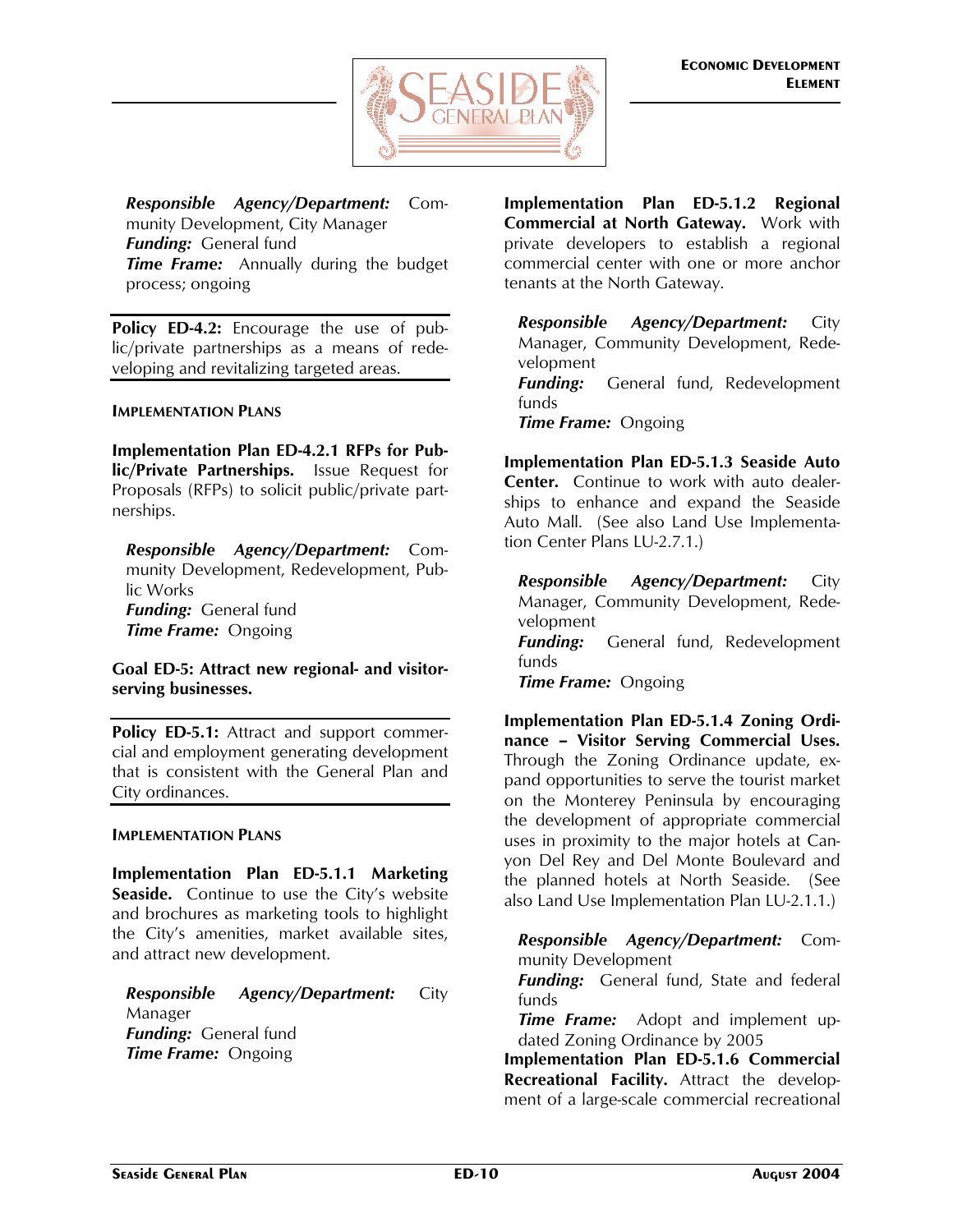

facility to serve residents and tourists. Identify appropriate sites for such facilities on the City's website and through other appropriate means.

*Responsible Agency/Department:* Community Development, Redevelopment *Funding:* Redevelopment funds *Time Frame:* Ongoing

**Policy ED-5.2:** Highlight cultural events and attractions in Seaside to help project a high quality of life image to potential visitors and business prospects.

#### **IMPLEMENTATION PLANS**

**Implementation Plan ED-5.2.1 Cultural Attractions and Events.** Work with CSUMB, the Seaside Cultural Arts Groups, and the Monterey Cultural Council to establish and promote a multiplicity of cultural attractions and events in the community.

*Responsible Agency/Department:* City Manager, Recreation and Community, CSUMB, Seaside Cultural Arts Groups, Monterey Cultural Council *Funding:* General fund, private funds *Time Frame:* Ongoing

#### **Goal ED-6: Attract economic base industries.**

Policy ED-6.1: Support the development of small-scale light manufacturing.

#### **IMPLEMENTATION PLANS**

**Implementation Plan ED-6.1.1 Attract Research and Business Park Uses.** Create a suitable environment to attract research and business park uses in North Seaside and coordinate with UC MBEST to prevent duplication of efforts .

*Responsible Agency/Department:* City Manager, UC MBEST *Funding:* General fund, State and federal funds, private financing, developer fees *Time Frame:* Ongoing

## **JOB TRAINING AND EDUCATION**

The capacity to serve the workforce needs of existing and future employers is developed through effective job training and education programs. The City of Seaside recognizes the importance of workforce development and the role that it plays in achieving its goals for economic growth and prosperity.

**Goal ED-7: Use Seaside's labor force as an economic development and business attraction tool and increase the number of new jobs filled by Seaside residents by coordinating economic development efforts with employment placement.** 

Policy ED-7.1: Support job training for skilled labor through City- and employer-sponsored training or continuing educational programs.

#### **IMPLEMENTATION PLANS**

**Implementation Plan ED-7.1.1 County CDBG EEF Revolving Loan Funds.** Assist firms proposing substantial new job creation to access State and local development funds, including the County CDBG EEF Revolving Loan Funds, and the industrial development bond program.

*Responsible Agency/Department:* Community Development, Redevelopment Agency, City Manager

*Funding:* General fund, State and federal funds

*Time Frame:* Ongoing in response to development proposals